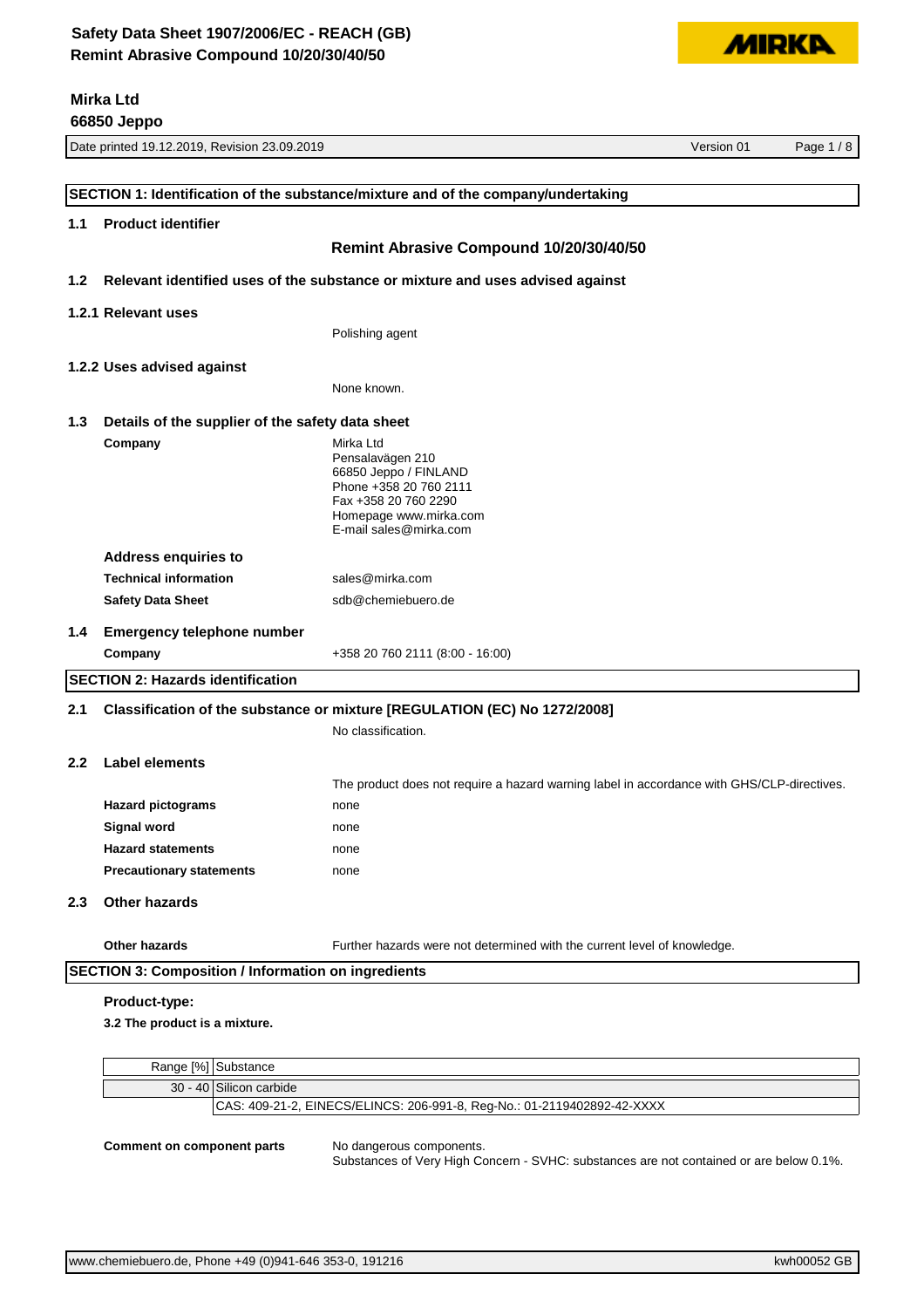**66850 Jeppo**

Date printed 19.12.2019, Revision 23.09.2019 Version 01 Page 2 / 8

**MIRKA** 

|     | <b>SECTION 4: First aid measures</b>                        |                                                                                                                                                                                      |
|-----|-------------------------------------------------------------|--------------------------------------------------------------------------------------------------------------------------------------------------------------------------------------|
| 4.1 | Description of first aid measures                           |                                                                                                                                                                                      |
|     | <b>General information</b>                                  | Take off contaminated clothing and wash before reuse.                                                                                                                                |
|     | Inhalation                                                  | Ensure supply of fresh air.<br>In the event of symptoms seek medical treatment.                                                                                                      |
|     | <b>Skin contact</b>                                         | When in contact with the skin, clean with soap and water.<br>Consult a doctor if skin irritation persists.                                                                           |
|     | Eye contact                                                 | Rinse cautiously with water for several minutes. Remove contact lenses, if present and easy<br>to do. Continue rinsing.<br>If eye irritation persists: Get medical advice/attention. |
|     | Ingestion                                                   | Get medical advice.<br>Do not induce vomiting.<br>Rinse out mouth and give plenty of water to drink.                                                                                 |
| 4.2 | Most important symptoms and effects, both acute and delayed |                                                                                                                                                                                      |
|     |                                                             | No information available.                                                                                                                                                            |
| 4.3 |                                                             | Indication of any immediate medical attention and special treatment needed                                                                                                           |
|     |                                                             | Treat symptomatically.<br>Forward this sheet to the doctor.                                                                                                                          |
|     | <b>SECTION 5: Fire-fighting measures</b>                    |                                                                                                                                                                                      |
| 5.1 | <b>Extinguishing media</b>                                  |                                                                                                                                                                                      |
|     | Suitable extinguishing media                                | Product itself is non-combustible. Fire extinguishing method of surrounding areas must be<br>considered.                                                                             |
|     | Extinguishing media that must not<br>be used                | Full water jet.                                                                                                                                                                      |
| 5.2 | Special hazards arising from the substance or mixture       |                                                                                                                                                                                      |
|     |                                                             | Risk of formation of toxic pyrolysis products.<br>Silicon compounds                                                                                                                  |
| 5.3 | <b>Advice for firefighters</b>                              |                                                                                                                                                                                      |
|     |                                                             | Use self-contained breathing apparatus.                                                                                                                                              |
|     |                                                             | Fire residues and contaminated firefighting water must be disposed of in accordance within<br>the local regulations.                                                                 |
|     | <b>SECTION 6: Accidental release measures</b>               |                                                                                                                                                                                      |
| 6.1 |                                                             | Personal precautions, protective equipment and emergency procedures                                                                                                                  |
|     |                                                             | Ensure adequate ventilation.<br>Wear suitable protective equipment. For personal protection see SECTION 8.                                                                           |
| 6.2 | <b>Environmental precautions</b>                            |                                                                                                                                                                                      |
|     |                                                             | Prevent spread over a wide area (e.g. by containment or oil barriers).<br>Do not discharge into the drains/surface waters/groundwater.                                               |
| 6.3 | Methods and material for containment and cleaning up        |                                                                                                                                                                                      |
|     |                                                             | Take up with absorbent material (e.g. general-purpose binder).<br>Dispose of absorbed material in accordance within the regulations.                                                 |
| 6.4 | Reference to other sections                                 |                                                                                                                                                                                      |
|     |                                                             | See SECTION 8+13                                                                                                                                                                     |
|     |                                                             |                                                                                                                                                                                      |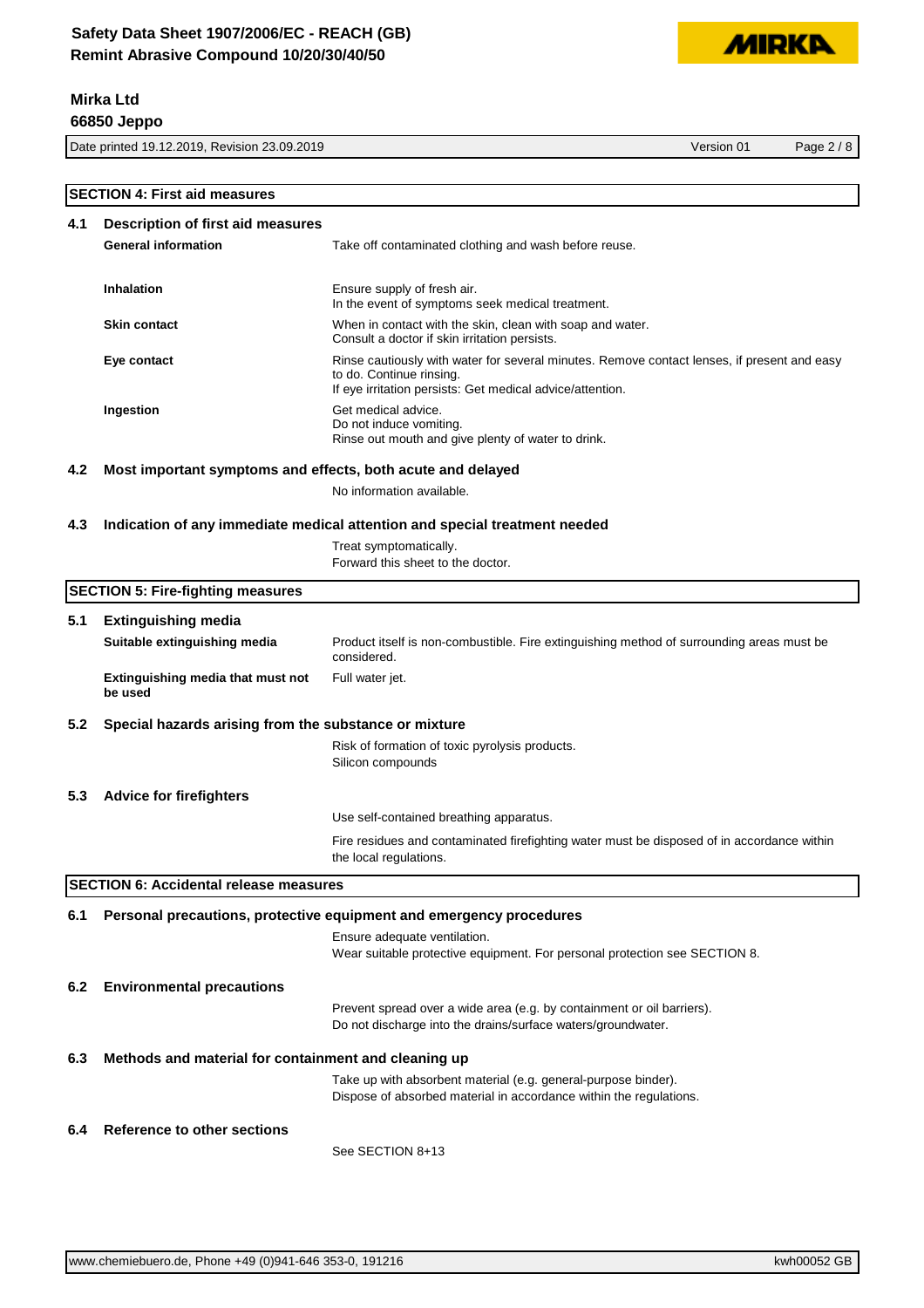**66850 Jeppo**

Date printed 19.12.2019, Revision 23.09.2019 Version 01 Page 3 / 8

**MIRKA** 

|                                      | <b>SECTION 7: Handling and storage</b> |                                                                                                     |  |
|--------------------------------------|----------------------------------------|-----------------------------------------------------------------------------------------------------|--|
| Precautions for safe handling<br>7.1 |                                        |                                                                                                     |  |
|                                      |                                        | Use only in well-ventilated areas.                                                                  |  |
|                                      |                                        | Avoid spilling in enclosed areas.                                                                   |  |
|                                      |                                        | During mechanical processing vacuuming at processing machines is necessary.                         |  |
|                                      |                                        | Avoid contact with eyes and skin. Use personal protective equipment.                                |  |
|                                      |                                        | Do not eat, drink or smoke when using this product.                                                 |  |
|                                      |                                        | Wash hands before breaks and after work.                                                            |  |
|                                      |                                        | Use barrier skin cream.                                                                             |  |
|                                      |                                        | Take off contaminated clothing and wash before reuse.                                               |  |
| 7.2                                  |                                        | Conditions for safe storage, including any incompatibilities                                        |  |
|                                      |                                        | Keep only in original container.                                                                    |  |
|                                      |                                        | Keep container tightly closed.                                                                      |  |
| 7.3                                  | Specific end use(s)                    |                                                                                                     |  |
|                                      |                                        | See product use, SECTION 1.2                                                                        |  |
|                                      |                                        |                                                                                                     |  |
|                                      |                                        | <b>SECTION 8: Exposure controls / personal protection</b>                                           |  |
| 8.1                                  | <b>Control parameters</b>              |                                                                                                     |  |
|                                      |                                        | Ingredients with occupational<br>exposure limits to be monitored (GB)                               |  |
|                                      |                                        | Substance                                                                                           |  |
|                                      |                                        | Silicon carbide                                                                                     |  |
|                                      |                                        | CAS: 409-21-2, EINECS/ELINCS: 206-991-8, Reg-No.: 01-2119402892-42-XXXX                             |  |
|                                      |                                        | Long-term exposure: 10 mg/m <sup>3</sup> , inhalable dust; respirable dust: TWA=4 mg/m <sup>3</sup> |  |
|                                      |                                        |                                                                                                     |  |
|                                      | <b>DNEL</b>                            |                                                                                                     |  |
|                                      |                                        | Substance                                                                                           |  |
|                                      |                                        | Silicon carbide, CAS: 409-21-2                                                                      |  |
|                                      |                                        | Industrial, inhalative (dust), Acute - systemic effects: 94 mg/m <sup>3</sup> .                     |  |
|                                      |                                        | general population, oral, Acute - systemic effects: 13 mg/kg bw/day.                                |  |
|                                      |                                        | general population, dermal, Acute - systemic effects: 200 mg/kg bw/day.                             |  |
|                                      |                                        | general population, inhalative (dust), Acute - systemic effects: 23 mg/m <sup>3</sup> .             |  |
|                                      | <b>PNEC</b>                            |                                                                                                     |  |
|                                      |                                        | Substance                                                                                           |  |
|                                      |                                        | Silicon carbide, CAS: 409-21-2                                                                      |  |
|                                      |                                        | There are no PNEC values established for the substance.,                                            |  |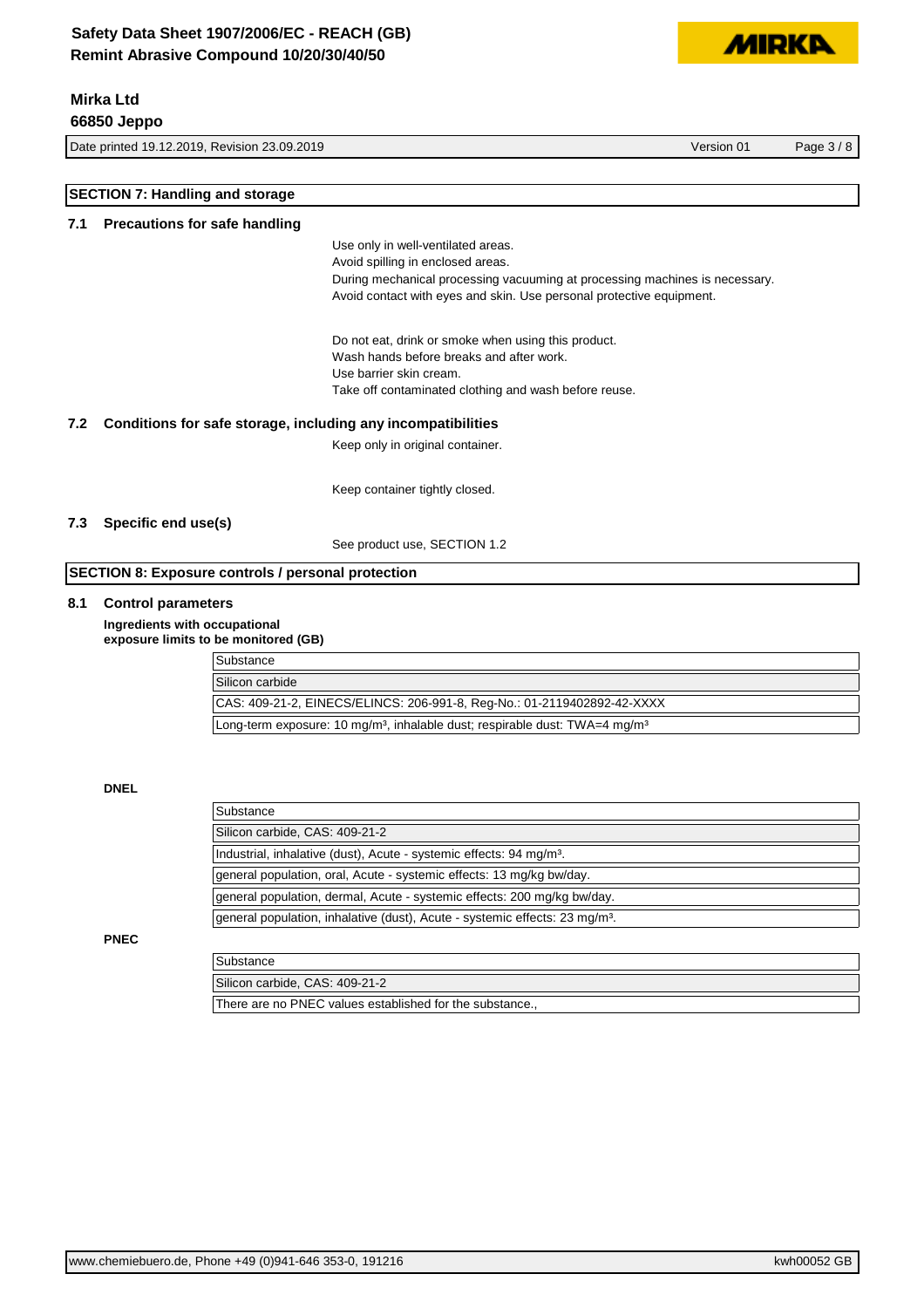

| 23.09.2019<br>$'$ 19.12.2019.<br>Revision<br>Date printed | Version 01 | ہ ،<br>Paɑe |
|-----------------------------------------------------------|------------|-------------|
|                                                           |            |             |

## **8.2 Exposure controls**

| Additional advice on system design                             | Ensure adequate ventilation on workstation.<br>Measurement methods for taking workplace measurements must meet the performance<br>requirements of DIN EN 482. For example, recommendations are given in the IFA's list of<br>hazardous substances.<br>Pay attention to dust limit value (ACGIH-2011: 10 mg/m <sup>3</sup> particle inhalable; 3 mg/m <sup>3</sup> particle<br>respirable). |
|----------------------------------------------------------------|--------------------------------------------------------------------------------------------------------------------------------------------------------------------------------------------------------------------------------------------------------------------------------------------------------------------------------------------------------------------------------------------|
| Eye protection                                                 | Safety glasses. (EN 166:2001)                                                                                                                                                                                                                                                                                                                                                              |
| <b>Hand protection</b>                                         | The details concerned are recommendations. Please contact the glove supplier for further<br>information.<br>> 0,11 mm, Butyl rubber, >480 min (EN 374-1/-2/-3).                                                                                                                                                                                                                            |
| <b>Skin protection</b>                                         | Protective clothing (EN 340)                                                                                                                                                                                                                                                                                                                                                               |
| Other                                                          | Personal protective equipment should be selected specifically for the working place,<br>depending on concentration and quantity handled. The resistance of this equipment to<br>chemicals should be ascertained with the respective supplier.<br>Do not inhale dust.<br>Avoid contact with eyes and skin.                                                                                  |
| <b>Respiratory protection</b>                                  | In the event of occupational exposure limits being exceeded or of inadequate ventilation: wear<br>appropriate respiratory protection.<br>short term: filter apparatus, filter P1 (DIN EN 143)                                                                                                                                                                                              |
| <b>Thermal hazards</b>                                         | No information available.                                                                                                                                                                                                                                                                                                                                                                  |
| Delimitation and monitoring of the<br>environmental exposition | Comply with applicable environmental regulations limiting discharge to air, water and soil.                                                                                                                                                                                                                                                                                                |

## **SECTION 9: Physical and chemical properties**

## **9.1 Information on basic physical and chemical properties**

| Form                                                              | liquid                    |
|-------------------------------------------------------------------|---------------------------|
| Color                                                             | grey                      |
| Odor                                                              | odourless                 |
| <b>Odour threshold</b>                                            | No information available. |
| pH-value                                                          | $7.0 - 9.0$               |
| pH-value [1%]                                                     | No information available. |
| <b>Boiling point [°C]</b>                                         | No information available. |
| Flash point [°C]                                                  | not applicable            |
| Flammability (solid, gas) [°C]                                    | not applicable            |
| Lower explosion limit                                             | not applicable            |
| <b>Upper explosion limit</b>                                      | not applicable            |
| <b>Oxidising properties</b>                                       | no                        |
| Vapour pressure/gas pressure [kPa]                                | No information available. |
| Density [g/ml]                                                    | $1,25 - 1,36$             |
| Bulk density [kg/m <sup>3</sup> ]                                 | not applicable            |
| Solubility in water                                               | miscible                  |
| Partition coefficient [n-octanol/water] No information available. |                           |
| Viscosity                                                         | not applicable            |
| Relative vapour density determined<br>in air                      | No information available. |
| <b>Evaporation speed</b>                                          | No information available. |
| Melting point [°C]                                                | No information available. |
| Autoignition temperature [°C]                                     | No information available. |
| Decomposition temperature [°C]                                    | No information available. |
|                                                                   |                           |

## **9.2 Other information**

none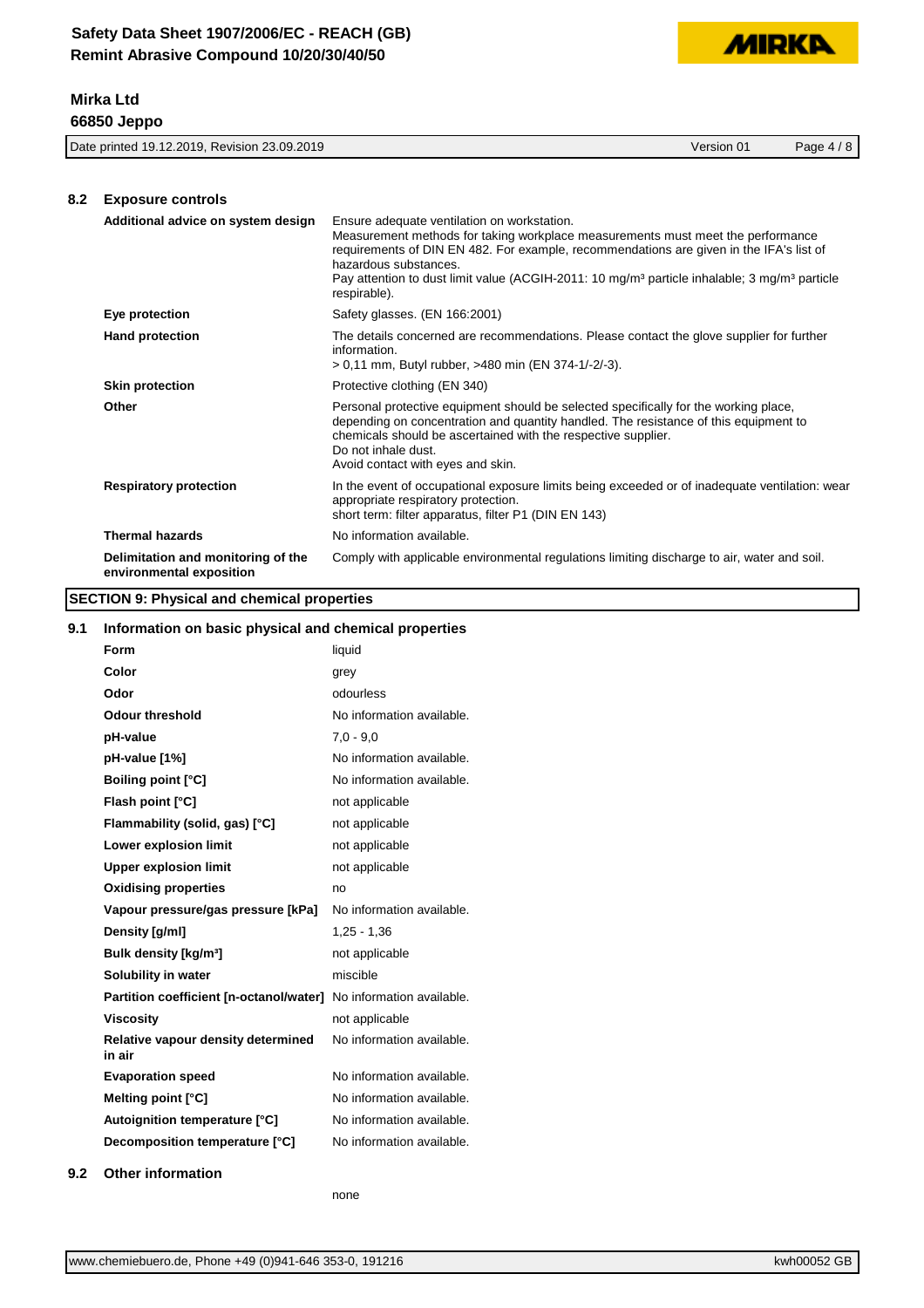Date printed 19.12.2019, Revision 23.09.2019 Version 01 Page 5 / 8

## **SECTION 10: Stability and reactivity**

#### **10.1 Reactivity**

No dangerous reactions known if used as directed.

#### **10.2 Chemical stability**

Stable under normal ambient conditions (ambient temperature).

#### **10.3 Possibility of hazardous reactions**

No hazardous reactions known.

#### **10.4 Conditions to avoid**

No information available.

#### **10.5 Incompatible materials**

No information available.

#### **10.6 Hazardous decomposition products**

No dangerous reactions known if used as directed.

#### **SECTION 11: Toxicological information**

#### **11.1 Information on toxicological effects**

**Acute toxicity**

| Substance                            |  |
|--------------------------------------|--|
| Silicon carbide, CAS: 409-21-2       |  |
| LD50, dermal, Rat: $>$ 2000 mg/kg.   |  |
| $ LD50$ , oral, Rat: $>$ 2000 mg/kg. |  |

| Serious eye damage/irritation                         | Based on the available information, the classification criteria are not fulfilled. |
|-------------------------------------------------------|------------------------------------------------------------------------------------|
| <b>Skin corrosion/irritation</b>                      | Based on the available information, the classification criteria are not fulfilled. |
| Respiratory or skin sensitisation                     | Based on the available information, the classification criteria are not fulfilled. |
| Specific target organ toxicity —<br>single exposure   | Based on the available information, the classification criteria are not fulfilled. |
| Specific target organ toxicity —<br>repeated exposure | Based on the available information, the classification criteria are not fulfilled. |
| <b>Mutagenicity</b>                                   | Based on the available information, the classification criteria are not fulfilled. |
| <b>Reproduction toxicity</b>                          | Based on the available information, the classification criteria are not fulfilled. |
| Carcinogenicity                                       | Based on the available information, the classification criteria are not fulfilled. |
| <b>Aspiration hazard</b>                              | Based on the available information, the classification criteria are not fulfilled. |
| General remarks                                       |                                                                                    |
|                                                       | Toxicological data of complete product are not available.                          |

#### **SECTION 12: Ecological information**

#### **12.1 Toxicity**

#### **12.2 Persistence and degradability**

| <b>Behaviour in environment</b> | No information available. |
|---------------------------------|---------------------------|
| compartments                    |                           |
| Behaviour in sewage plant       | No information available. |
| <b>Biological degradability</b> | No information available. |

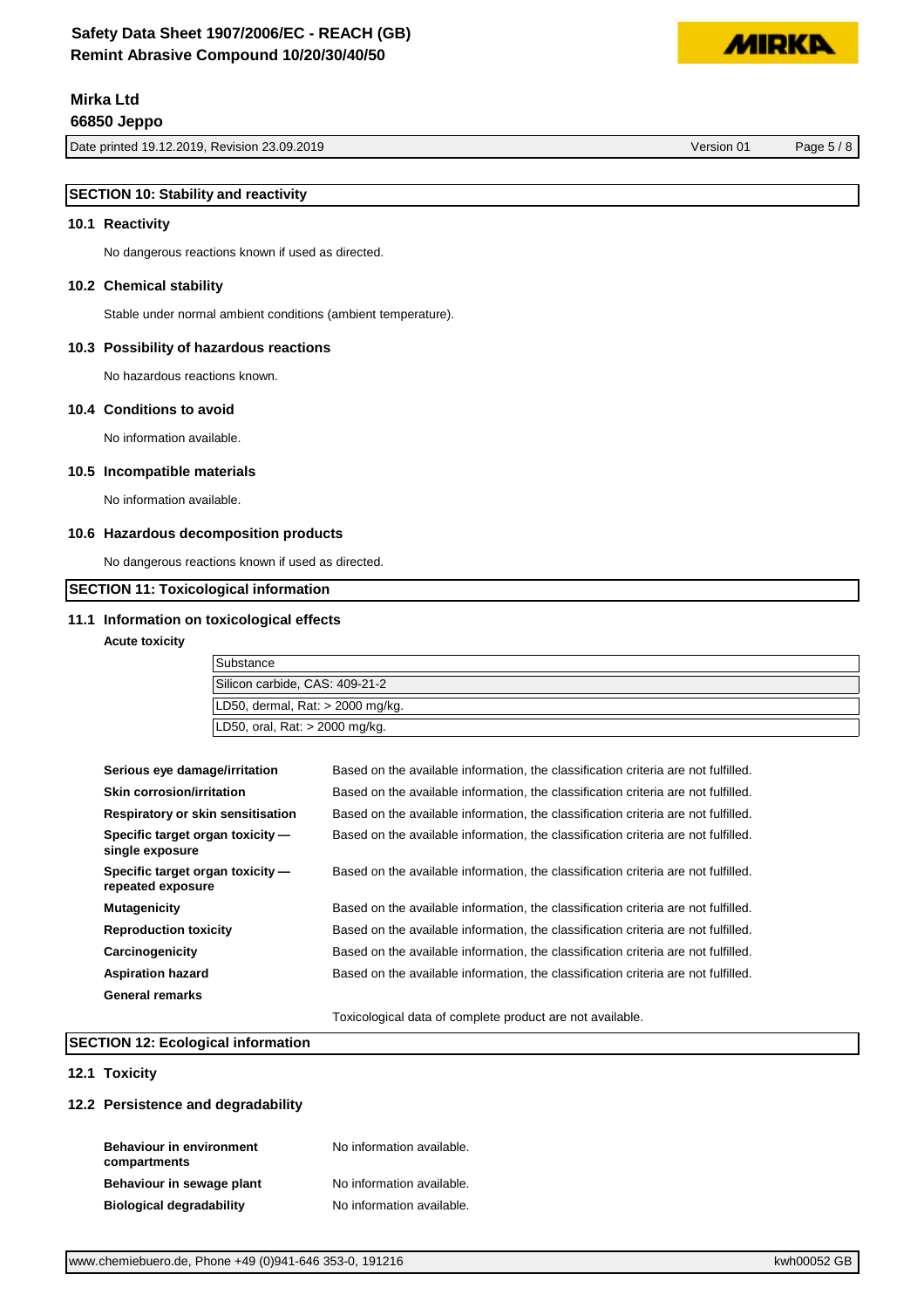Date printed 19.12.2019, Revision 23.09.2019 Version 01 Page 6 / 8

**MIDKI** 

#### **12.3 Bioaccumulative potential**

No information available.

#### **12.4 Mobility in soil**

No information available.

### **12.5 Results of PBT and vPvB assessment**

not applicable

#### **12.6 Other adverse effects**

Ecological data of complete product are not available.

| <b>SECTION 13: Disposal considerations</b> |  |
|--------------------------------------------|--|
|                                            |  |

#### **13.1 Waste treatment methods**

Waste material c It is not possible to determine a waste code for this product in accordance with the European Waste Catalogue (EWC) since it is only possible to classify it according to how it is used by the customer. The waste code is to be determined within the EU in liaison with the waste-disposal operator.

| <b>Product</b>                                                    |                                                                                                                                |
|-------------------------------------------------------------------|--------------------------------------------------------------------------------------------------------------------------------|
|                                                                   | Dispose of as hazardous waste.<br>Coordinate disposal with the authorities if necessary.                                       |
| Waste no. (recommended)                                           | 120121                                                                                                                         |
| <b>Contaminated packaging</b>                                     |                                                                                                                                |
|                                                                   | Uncontaminated packaging may be taken for recycling.<br>Packaging that cannot be cleaned should be disposed of as for product. |
| Waste no. (recommended)                                           | 150106                                                                                                                         |
| <b>SECTION 14: Transport information</b>                          |                                                                                                                                |
| 14.1 UN number                                                    |                                                                                                                                |
| Transport by land according to<br><b>ADR/RID</b>                  | not applicable                                                                                                                 |
| Inland navigation (ADN)                                           | not applicable                                                                                                                 |
| Marine transport in accordance with not applicable<br><b>IMDG</b> |                                                                                                                                |
| Air transport in accordance with IATA not applicable              |                                                                                                                                |
| 14.2 UN proper shipping name                                      |                                                                                                                                |
| Transport by land according to<br><b>ADR/RID</b>                  | NO DANGEROUS GOODS                                                                                                             |
| <b>Inland navigation (ADN)</b>                                    | NO DANGEROUS GOODS                                                                                                             |
| <b>IMDG</b>                                                       | Marine transport in accordance with NOT CLASSIFIED AS "DANGEROUS GOODS"                                                        |
|                                                                   | Air transport in accordance with IATA NOT CLASSIFIED AS "DANGEROUS GOODS"                                                      |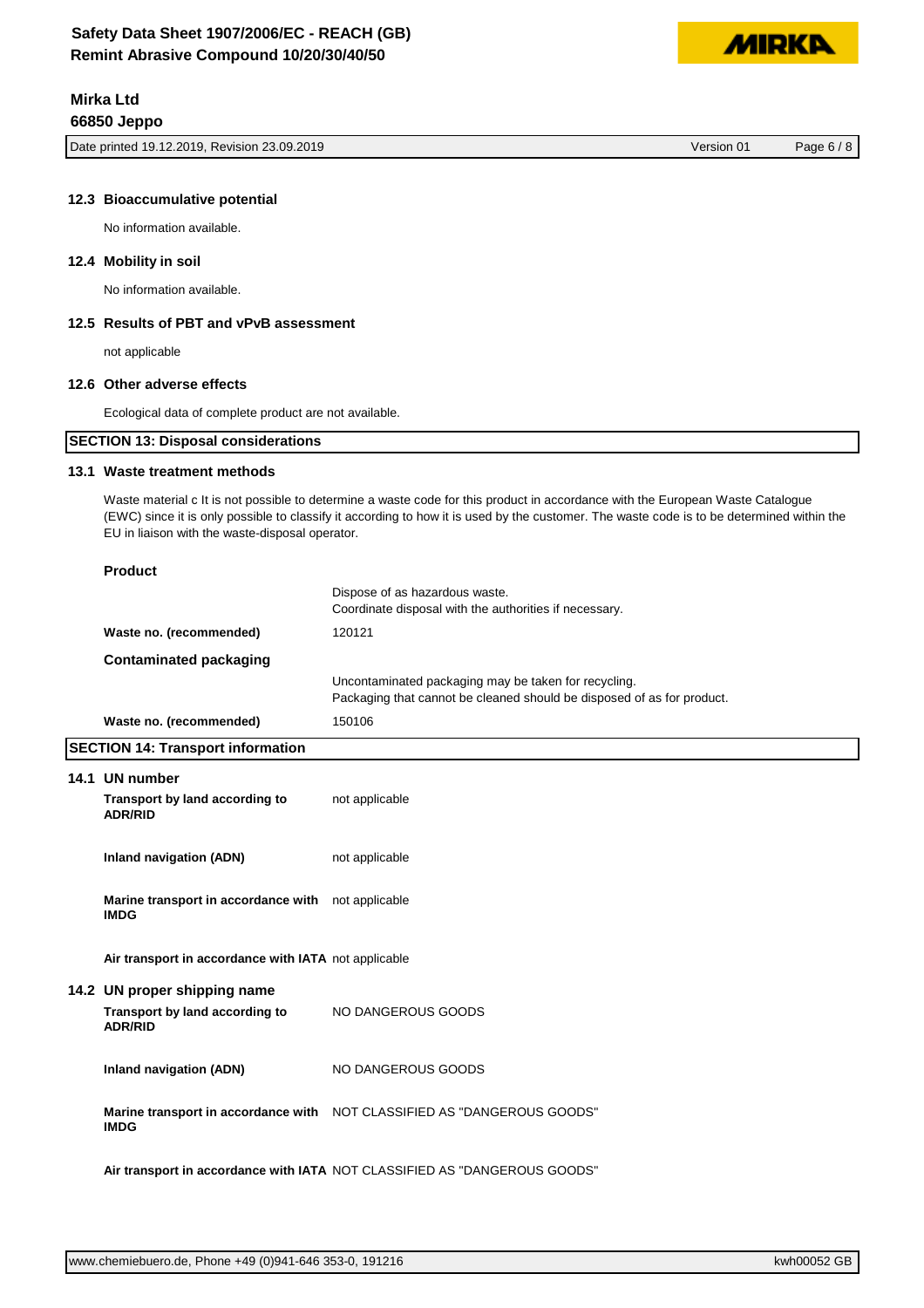

| Date printed 19.12.2019,<br>Revision 23.09.2019 | Version 01 | $\Omega$<br>$P$ ade<br>$\Omega$ |
|-------------------------------------------------|------------|---------------------------------|
|                                                 |            |                                 |

| 14.3 Transport hazard class(es)                                   |                |
|-------------------------------------------------------------------|----------------|
| Transport by land according to<br><b>ADR/RID</b>                  | not applicable |
| Inland navigation (ADN)                                           | not applicable |
| Marine transport in accordance with<br><b>IMDG</b>                | not applicable |
| Air transport in accordance with IATA not applicable              |                |
| 14.4 Packing group                                                |                |
| Transport by land according to<br><b>ADR/RID</b>                  | not applicable |
| Inland navigation (ADN)                                           | not applicable |
| Marine transport in accordance with not applicable<br><b>IMDG</b> |                |
| Air transport in accordance with IATA not applicable              |                |
| 14.5 Environmental hazards                                        |                |
| Transport by land according to<br><b>ADR/RID</b>                  | no             |
| <b>Inland navigation (ADN)</b>                                    | no             |
| Marine transport in accordance with<br><b>IMDG</b>                | no             |
| Air transport in accordance with IATA no                          |                |
| 14.6 Special precautions for user                                 |                |
|                                                                   |                |

Relevant information under SECTION 6 to 8.

#### **14.7 Transport in bulk according to Annex II of MARPOL and the IBC Code**

No information available.

## **SECTION 15: Regulatory information**

## **15.1 Safety, health and environmental regulations/legislation specific for the substance or mixture**

| <b>EEC-REGULATIONS</b>                          | 1991/689 (2001/118); 2010/75; 2004/42; 648/2004; 1907/2006 (REACH); 1272/2008;<br>75/324/EEC (2016/2037/EC); (EU) 2015/830; (EU) 2016/131; (EU) 517/2014 |
|-------------------------------------------------|----------------------------------------------------------------------------------------------------------------------------------------------------------|
| <b>TRANSPORT-REGULATIONS</b>                    | ADR (2019); IMDG-Code (2019, 39. Amdt.); IATA-DGR (2019)                                                                                                 |
| <b>NATIONAL REGULATIONS (GB):</b>               | EH40/2005 Workplace exposure limits (Second edition, published December 2011).                                                                           |
| - Observe employment restrictions<br>for people | not applicable                                                                                                                                           |
| - VOC (2010/75/CE)                              | $< 1 \%$                                                                                                                                                 |
|                                                 |                                                                                                                                                          |

## **15.2 Chemical safety assessment**

For this product a chemical safety assessment has not been carried out.